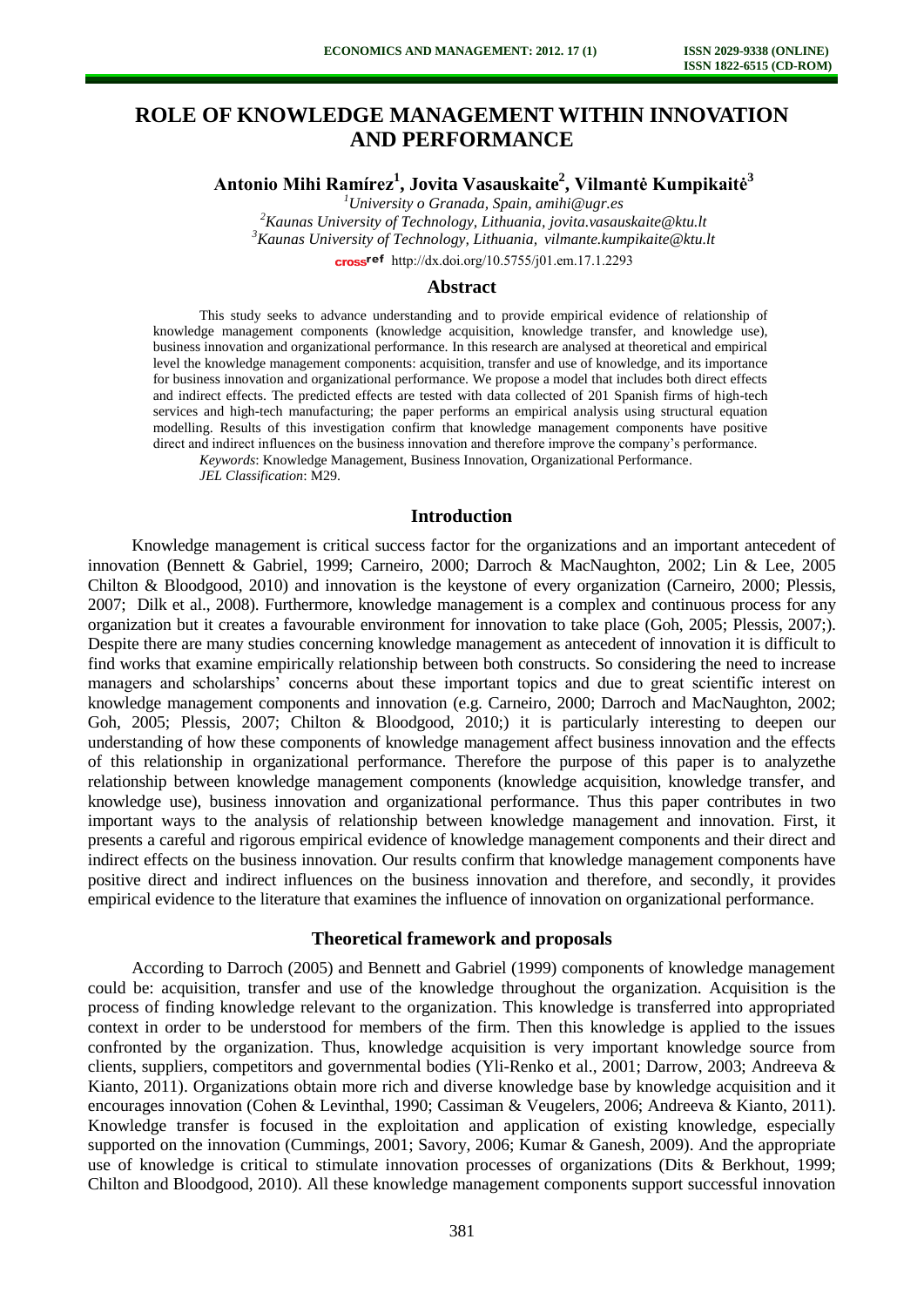that is complex process and very important in order to get new outcomes and to improve organizational performance (Carneiro, 2000; Dilks et al., 2008). So all this leads us to formulate the following hypotheses:

### **The influence of knowledge acquisition on knowledge transfer and business innovation.**

According to Andreeva & Kianto (2011) knowledge acquisition refers to knowledge obtained externally, and to be able to exploit it the organization needs to disseminate it internally so both components are critical for firms (Cohen & Levinthal, 1990).

In this sense knowledge acquisition is very useful for organization but as Chilton & Bloodgood (2010) have demonstrated it is insufficient to success if it is not transferred. Therefore these authors analyse how explicit and tacit acquired knowledge is disseminated in different ways throughout organization according to preferences of individuals.

According to Lichtenthaler (2007, p. 350) "firm's ability to externally leverage knowledge not only depends on its interface with the external environment but also on the knowledge transfers". That means knowledge acquired by units and subunits will be unrealized if it is not transferred (Cohen & Levinthal, 1990).

Plessis (2007) have argued if knowledge acquired is transferred within the firm it makes more difficult for competitors to replicate it and consequently it is more valuable and easier to code, especially the tacit knowledge.

Yli-Renko et al. (2001) point to knowledge acquisition enhances the firm´s ability to exploit new productive opportunities and this ability is enhanced by sharing knowledge.

Thus, we propose that:

*Hypothesis 1: Knowledge acquisition will be positively related to knowledge transfer.* 

Knowledge acquisition can improve innovation in organizations (e.g. Cassiman & Veugelers, 2006; Andreeva & Kianto, 2011). Thus as Cohen & Levinthal (1990) and Andreeva & Kianto (2011) suggest organizations efficacious in acquiring knowledge possess more varied knowledge base, this diversity of viewpoints stimulates innovation.

Zhou & Uhlaner (2009) have demonstrated that external acquisition contributes positively to innovation. Also work of Andreeva & Kianto (2005) supports knowledge acquisition has a positive impact on innovation. Thus innovation is not only because of internal sourcing but also external knowledge acquisition (Cassiman & Veugeler, 2006). External acquisition allows firms knowledge can be reconfigured (Cohen & Levintahl, 1990) "enhancing a firm´s ability to value the technological opportunities which consequently contribute to a firm´s innovation" (Zhou & Uhlaner, 2009, p. 11). Firms are increasing their knowledge assets externally to improve innovation (Lichtenthaler, 2007).

In addition, the study of Darroch (2005) has shown empirical evidence of the positive impact of knowledge acquisition on innovation. And Cohen & Levinthal (1990) suggested knowledge acquisition contributes to innovation in high technology firms. Also Yli-Renko et al. (2001) proposed knowledge acquisition increases the potential for new innovations. Thus, we propose that:

*Hypothesis 2: Knowledge acquisition will be positively related to business innovation.* 

## **The influence of knowledge transfer on knowledge use.**

Knowledge transfer is closely related to knowledge use (Cohen & Levintahl, 1990). According to Bennett & Gabriel (1999) firms with extensive knowledge management tended to encourage knowledge transfer by training of their employees in knowledge management systems, to make easier the application of this knowledge on the firm.

Knowledge transfer enables the use of existing knowledge for the organization's goals (Kumar &Ganesh, 2009).

Transferred knowledge is used by organization to model new solutions based on the new knowledge or to test good ideas (Darroch, 2005), thus best practices can be used by different firm´s sub-units (Cohen & Levintahl, 1990). In this sense Savory (2006) have shown knowledge transfer facilitates the learning of a new competence through the application of existing knowledge in the organisation.

Dits & Berkhout (1999) summarized how knowledge is transferred into knowledge applications: 1) many technologies integrated into one product; 2) many Scientifics knowledge integrated as input into one technology; 3) one technology to many scientific research disciplines; and 4) one innovative product that facilitates the development of technologies.

Thus, we propose that:

## *Hypothesis 3: Knowledge transfer will be positively related to knowledge use.*

**The influence of knowledge use on business innovation.** 

Knowledge use is a critical factor to innovate and achieve competitive success (Andreeva & Kianto, 2011). As Goh (2005) remarked the critical importance of knowledge and the associated management actions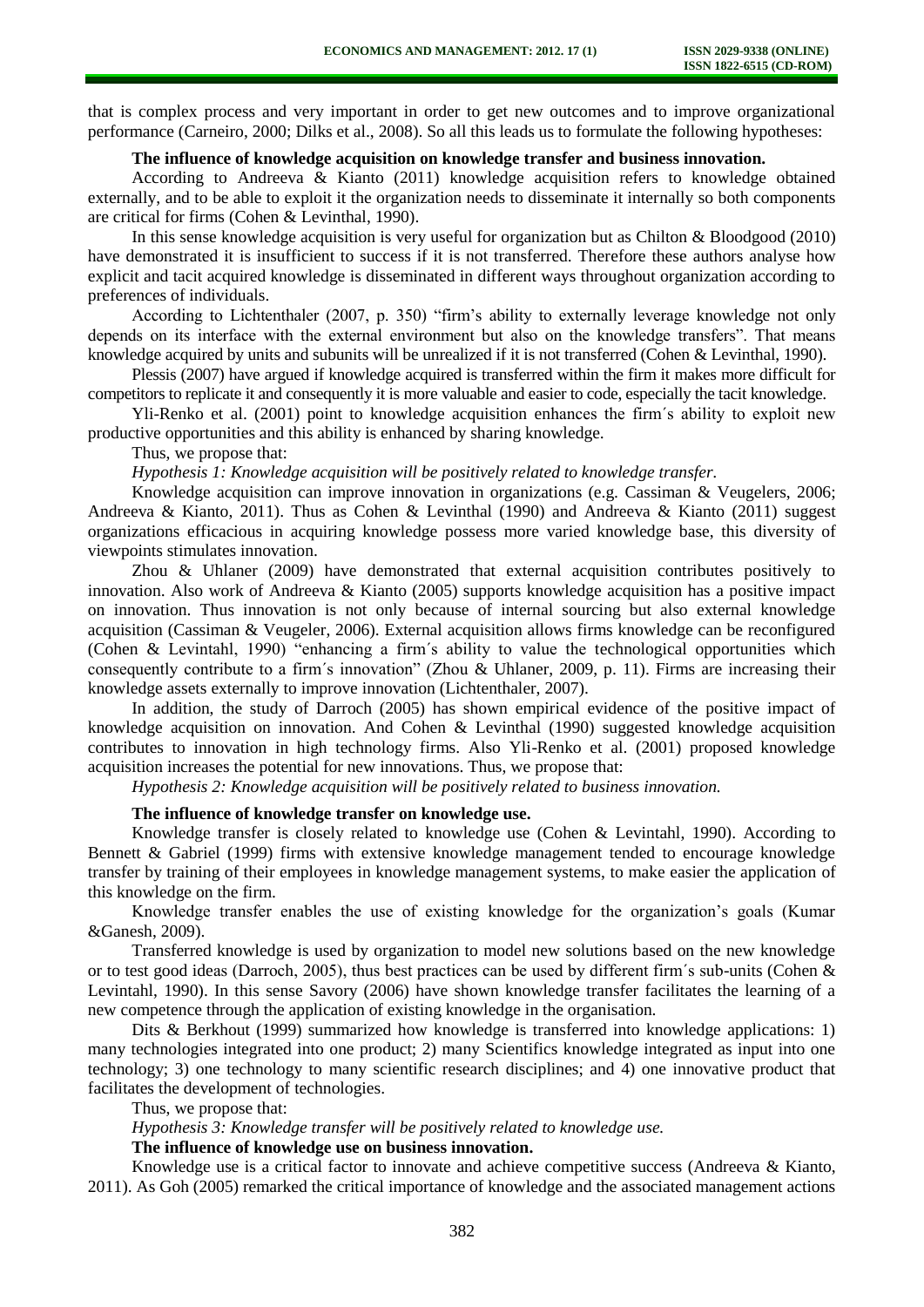lies in the use of knowledge as core component for innovation. This author pointed to improve continuously innovation the firm needs use knowledge efficiently.

To Zhou & Uhlaner (2009, p.6) "innovation represents the utilization of knowledge in order to create something which has new economic value".

Bennett & Gabriel (1999) found that firms with extensive knowledge use were more innovative and readier to cope with change. These authors pointed to the application of knowledge is easier when it is transferred to specific duties.

Dits & Berkhout (1999) have shown knowledge use is integrated into different stages of the innovation. Lin & Lee (2005) have shown knowledge use is the facilitator of successful technological innovation. Thus, we propose that:

*Hypothesis 4: Knowledge use will be positively related to business innovation.* 

### **The influence of business innovation on organizational performance.**

Chang & Ahn (2005) found utilization of knowledge within the firm positively affected performance. Thus knowledge use rushes the "spiral of innovation" and guarantees better business performance.

Darroch (2005) has provided empirical evidence that the effectively manage of knowledge makes firms be more innovative and with better perform.

A positive relationship between innovation and performance is fairly well established in the extant literature (e.g. Bennett & Gabriel, 1999; Carneiro, 2000; Darroch & MacNaughton, 2002; Lin & Lee, 2005; Zhou & Uhlaner, 2009; Chilton & Bloodgood, 2010).

Firm innovation capability is the most important determinant of product performance (Cavusgil, 2003). Thus, we propose that:

*Hypothesis 5: Business innovation will be positively related to organizational performance.* 

# **Methodology of the research**

## **Sample and Procedure.**

Choosing a sample of firms located in a relatively homogeneous geographical, cultural, legal and political space enables us to minimize the impact of the variables that cannot be controlled in the empirical research (Adler, 1983). Likewise, a series of chi-square and t-tests revealed no significant differences due to geographical location or size in the variables studied. Since all measures were collected with the same survey instrument, the possibility of common method bias was tested using Harman's one-factor test (see Konrad & Linnehan, 1995). A principal components factor analysis of the questionnaire measurement items yielded various factors with Eigen values greater than 1.0. Since several factors, not just one single factor, were identified and since the first factor did not account for the majority of the variance, a substantial amount of common method variance does not appear to be present (Podsakoff & Organ, 1986). Table 1 summarize technical details of this research.

| <b>Sectors</b>            | High-tech services and high-tech manufacturing        |
|---------------------------|-------------------------------------------------------|
| Geographical location     | Spain                                                 |
| Methodology               | Structured questionnaire                              |
| Procedure                 | Stratified sample with proportional allocation (size) |
| Universe of population    | 50,000 firms                                          |
| Sample (response) size    | 900 (201) firms                                       |
| Sample error              | 3.3%                                                  |
| Confidence level          | 95 %, $p$ - $q=0.50$ ; $Z=1.96$                       |
| Period of collecting data | From April 2009 to May 2009                           |

|  |  | <b>Table 1.</b> Technical details of the research |  |  |  |
|--|--|---------------------------------------------------|--|--|--|
|--|--|---------------------------------------------------|--|--|--|

## **Measures.**

*Knowledge Acquisition.* Based on work presented by Darrow (2003) and Yli-Renko et al., (2001) we developed a Likert-type 7-point scale (1 "totally disagree", 7 "totally agree") of eight items. We developed a confirmatory factor analysis to validate our scales. This required deletion of Items 1, 2, 5 and 6 ( $\chi^2$ <sub>2</sub>=2.49, NFI=.96, NNFI=.98, GFI=.99, CFI=.99, IFI=.99). The scale was one-dimensional. The procedure allowed us to choose four items (see Appendix) with high validity and reliability ( $\alpha$ =.755).

*Knowledge Transfer*. Due to the fact that there is a closer link with our research and that the scale's validity was verified in detail, we used a Likert-type 7-point scale (1 "never", 7 "to a great extent") with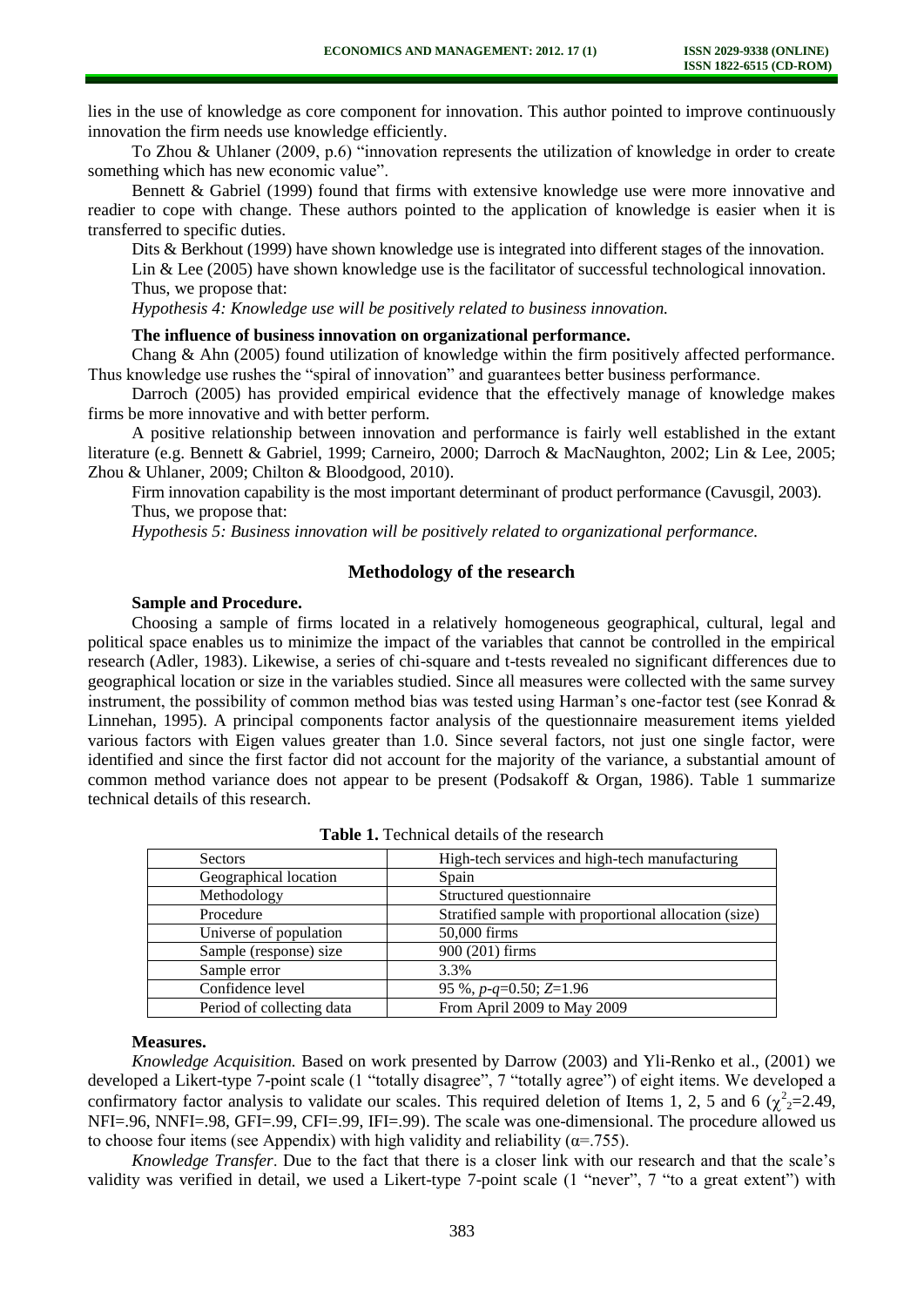three items from the scale developed by Darroch (2003) and Cummings (2001). These items have been duly adapted to the present study (see Appendix). We developed a confirmatory factor analysis to validate our scales and showed that the scale was one-dimensional and had good validity and reliability ( $\alpha$ =.768).

*Knowledge Use.* Based on work presented by Lee et al. (2005) and Darroch (2003), we developed a Likert-type 7-point scale (1 "totally disagree", 7 "totally agree") of four items (see Appendix). Using a confirmatory factor analysis, we validated our scale  $(\chi^2_2=4.44, \text{NFI}=.99, \text{NNFI}=.99, \text{GFI}=.99, \text{CFI}=.99,$ IFI=.99) and then verified the scale's one-dimensionality and its validity and reliability ( $\alpha$ =.878).

*Business Innovation.* We used six items based on work by Darroch (2003) and Thatcher et al. (2003) to measure business innovation. These items have been duly adapted to the present study. We developed a Likerttype 7-point scale (1 "very few", 7 "a hugh number", see Appendix). We developed a confirmatory factor analysis to validate our scales. This required deletion of Item 4 ( $\chi^2$ <sub>5</sub>=13.25, NFI=.95, NNFI=.95, GFI=.98, CFI=.95, IFI=.95). The scale was one-dimensional and had adequate validity and reliability ( $\alpha$ =.799).

*Organizational Performance.* Having reviewed how performance is measured in different works of strategic research, we drew up a Likert-type 7-point scale (1 "totally disagree", 7 "totally agree") that included four items to measure organisational performance (see Appendix). We developed a confirmatory factor analysis to validate our scales ( $\chi^2$ <sub>2</sub>=3.94, NFI=.99, NNFI=.99, GFI=.99, CFI=.99, IFI=.99) and showed that the scale was one-dimensional and had high validity and reliability ( $\alpha$ =.898). We used a Likert-type 7point scale (1 "Much worse than my competitors," 7 "Much better than my competitors") to ask about the organization's performance as compared with that of its most direct competitors.

#### **Model and analysis.**

The LISREL 8.80 program was used to test the theoretical model. Figure 1 shows the basis of the model proposed, together with the hypotheses to be contrasted.



**Figure 1.** Hypothesized model

We used a recursive non-saturated model, taking knowledge acquisition (ξ1) as the exogenous latent variable, knowledge transfer (η1) as the first-grade endogenous latent variable, and knowledge use (η2), business innovation (η3), and organizational performance (η4) as the second-grade endogenous latent variables. Through flexible interplay between theory and data, this structural equation model approach bridges theoretical and empirical knowledge for a better understanding of the real world. Such analysis allows for modelling based on both latent and manifest variables, a property well suited to the hypothesized model, where most of the represented constructs are abstractions of unobservable phenomena.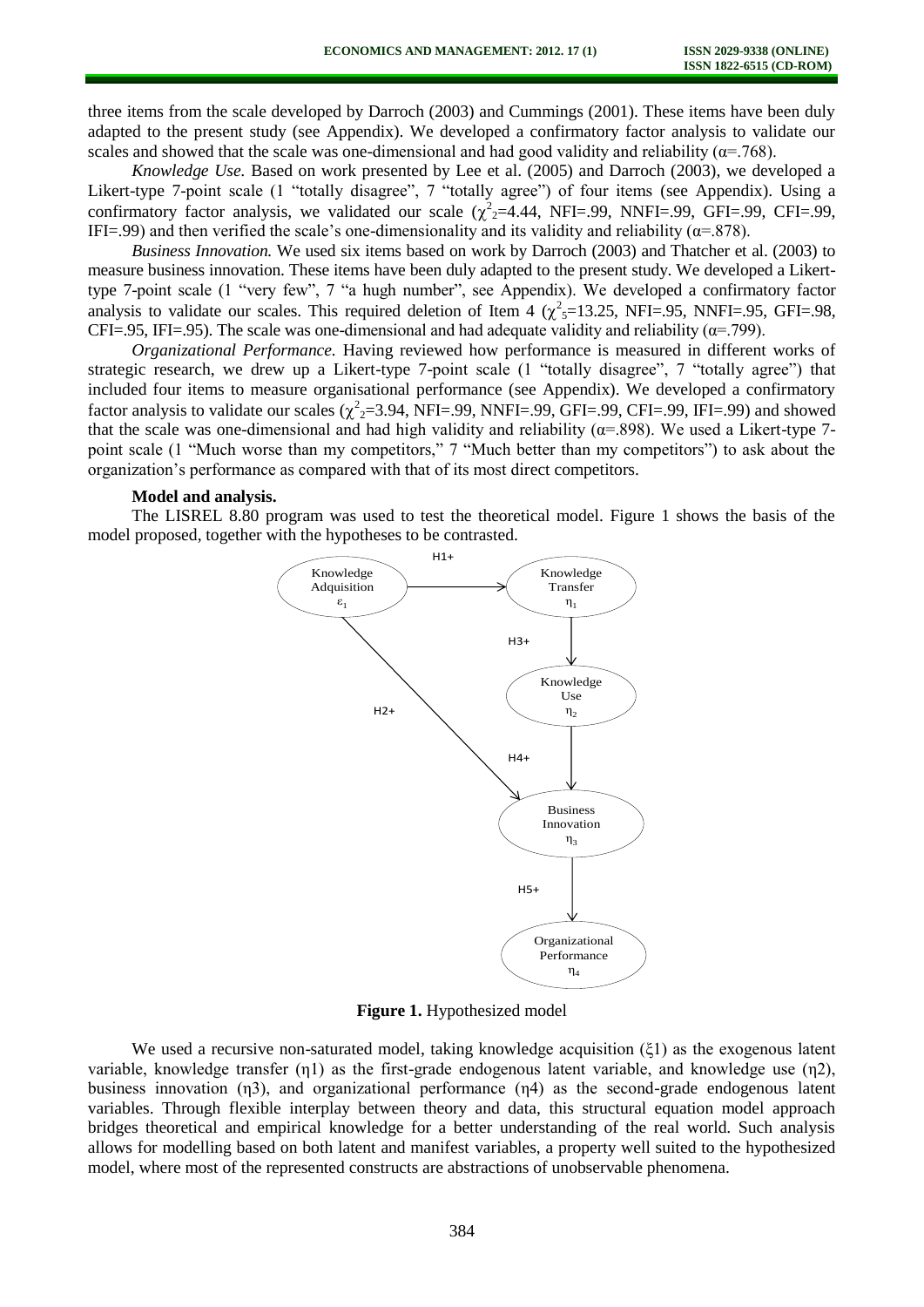# **Results of the research**

This section presents the main results of our research. Table 2 reports the means and standard deviations for all of the measures, as well as the inter-factor correlations matrix for the study variables. Consistent with the two-step approach advocated by Anderson & Gerbing (1988), we estimated a measurement model before examining structural model relationships. We used Lisrel 8.8 to estimate the model.

| <b>Variables</b>                                                                                                                                                                                                                                                                              | $Mean \mid S.D.$ |                       |                            |                                                   |       |       |      |  |  |  |
|-----------------------------------------------------------------------------------------------------------------------------------------------------------------------------------------------------------------------------------------------------------------------------------------------|------------------|-----------------------|----------------------------|---------------------------------------------------|-------|-------|------|--|--|--|
| 1.- Knowledge acquisition                                                                                                                                                                                                                                                                     |                  | 5.754   0.929   1.000 |                            |                                                   |       |       |      |  |  |  |
| 2.- Knowledge transfer                                                                                                                                                                                                                                                                        |                  |                       | $4.881$   1.258   0.464*** | 1.000                                             |       |       |      |  |  |  |
| 3.- Knowledge use                                                                                                                                                                                                                                                                             |                  |                       |                            | $4.669$   1.338   0.425***   0.670***             | 1.000 |       |      |  |  |  |
| 4. Business Innovation                                                                                                                                                                                                                                                                        |                  |                       |                            | $13.812$   1.346   0.362***   0.368***   0.380*** |       | 1.000 |      |  |  |  |
| 5.- Organizational Performance   4.694   1.118   0.202**                                                                                                                                                                                                                                      |                  |                       |                            | $0.267***$ 0.275*** 0.363***                      |       |       | .000 |  |  |  |
| $\mathbf{M}$ . I $\mathbf{A}$ to $\mathbf{A}$ the second who are $\mathbf{A}$ and $\mathbf{A}$ and $\mathbf{A}$ and $\mathbf{A}$ and $\mathbf{A}$ and $\mathbf{A}$ are $\mathbf{A}$ and $\mathbf{A}$ are $\mathbf{A}$ and $\mathbf{A}$ are $\mathbf{A}$ and $\mathbf{A}$ are $\mathbf{A}$ and |                  |                       |                            |                                                   |       |       |      |  |  |  |

**Table 2.** Means, standard deviations and correlations

*Notes*: <sup>†</sup>  $p < 0.1$ ; \*  $p < 0.05$ ; \*\*  $p < 0.01$ ; \*\*\*  $p < 0.001$  (two-tailed).

From Table 3, we can see that all indexes show very good fit with the model.

| <b>Variables</b>                    | <b>Items</b>        | $\lambda^*$       | $\mathbf{R}^2$ | C.R.  | <b>AVE</b> | <b>Goodness of Fit Statistics</b> |  |  |  |  |
|-------------------------------------|---------------------|-------------------|----------------|-------|------------|-----------------------------------|--|--|--|--|
| Knowledge                           | ACQUI3              | $0.81***$ (22.39) | 0.66           |       |            |                                   |  |  |  |  |
|                                     | ACQUI4              | $0.69***(16.11)$  | 0.50           | 0.851 | 0.590      |                                   |  |  |  |  |
| Acquisition                         | <b>ACQUI7</b>       | $0.78***(20.51)$  | 0.61           |       |            |                                   |  |  |  |  |
|                                     | <b>ACQUI8</b>       | $0.78***(20.29)$  | 0.60           |       |            |                                   |  |  |  |  |
|                                     | TRANSF1             | $0.84***(25.83)$  | 0.70           |       |            | $\chi^2_{160} = 211.16$           |  |  |  |  |
| Knowledge<br>Transfer               | TRANSF <sub>2</sub> | $0.82***(25.11)$  | 0.68           | 0.876 | 0.702      | (P>0.01)                          |  |  |  |  |
|                                     | TRANSF3             | $0.85***(27.28)$  | 0.73           |       |            | $GFI=0.98$                        |  |  |  |  |
|                                     | UTILIZ1             | $0.83***(28.45)$  | 0.69           |       |            | $AGFI=0.97$                       |  |  |  |  |
| Knowledge                           | UTILIZ2             | $0.97***$ (76.00) | 0.94           | 0.938 | 0.794      | $CN=194.72$                       |  |  |  |  |
| Use<br>Organizational<br>Innovation | UTILIZ3             | $0.94***$ (58.95) | 0.89           |       |            | $NFI=0.96$<br>$NNFI=0.99$         |  |  |  |  |
|                                     | UTILIZ4             | $0.81***(26.60)$  | 0.66           |       |            | $IFI=0.99$                        |  |  |  |  |
|                                     | <b>INNOV1</b>       | $0.75***(19.45)$  | 0.56           |       |            | $NCP = 51.16$                     |  |  |  |  |
|                                     | INNOV <sub>2</sub>  | $0.71***$ (17.74) | 0.50           |       |            | $RFI=0.95$                        |  |  |  |  |
|                                     | INNOV3              | $0.84***$ (28.82) | 0.71           | 0.896 | 0.635      | $CFI=0.99$                        |  |  |  |  |
|                                     | <b>INNOV5</b>       | $0.88***(32.31)$  | 0.78           |       |            | $RMSEA=0.04$                      |  |  |  |  |
|                                     | <b>INNOV6</b>       | $0.79***$ (22.78) | 0.63           |       |            |                                   |  |  |  |  |
| Organizational<br>Performance       | PERF1               | $0.90***$ (43.18) | 0.80           |       |            |                                   |  |  |  |  |
|                                     | PERF <sub>2</sub>   | $0.92***(50.69)$  | 0.84           | 0.933 | 0.733      |                                   |  |  |  |  |
|                                     | PERF3               | $0.89***$ (41.93) | 0.80           |       |            |                                   |  |  |  |  |
|                                     | PERF4               | $0.82***(28.06)$  | 0.67           |       |            |                                   |  |  |  |  |

**Table 3.** Measurement model results

*Notes*:  $\lambda^*$  = Standardized Structural Coefficient (t-students are shown in parentheses);  $R^2$  = Reliability; C.R.=Composite Reliability; AVE=Average Variance Extracted; \*\*\* *p* < 0.001 (two-tailed).

The constructs display satisfactory levels of reliability, indicated by composite reliabilities ranging from 0.85 to 0.93 and average variance extracted coefficients from 0.59 to 0.79. Convergent validity can be judged by examining the significance of the factor loadings and the average extracted variance (>0.50). All multi-item constructs met this criterion, with loading  $(\lambda)$  significantly related to its underlying factor (tvalues>16.11) in support of convergent validity. Discriminant validity was established between each pair of latent variables by constraining the estimated correlation parameter between them to 1.0 and performing a chi-square difference test on the values obtained for the constrained and unconstrained models. The resulting significant differences in chi-square indicate that the constructs are not perfectly correlated and that discriminate validity is achieved among all constructs. We also confirm that the confidence interval for the correlation between each pair of critical dimensions does not produce a value of 1, which shows discriminant validity (Anderson and Gerbing, 1988)

Table 4 presents the results for the structural model in Figure 2. Structural equation modelling was performed to estimate direct and indirect effects using Lisrel with the correlation matrix and asymptotic covariance matrix as input. The overall fit of the structural model was good, and the completely standardized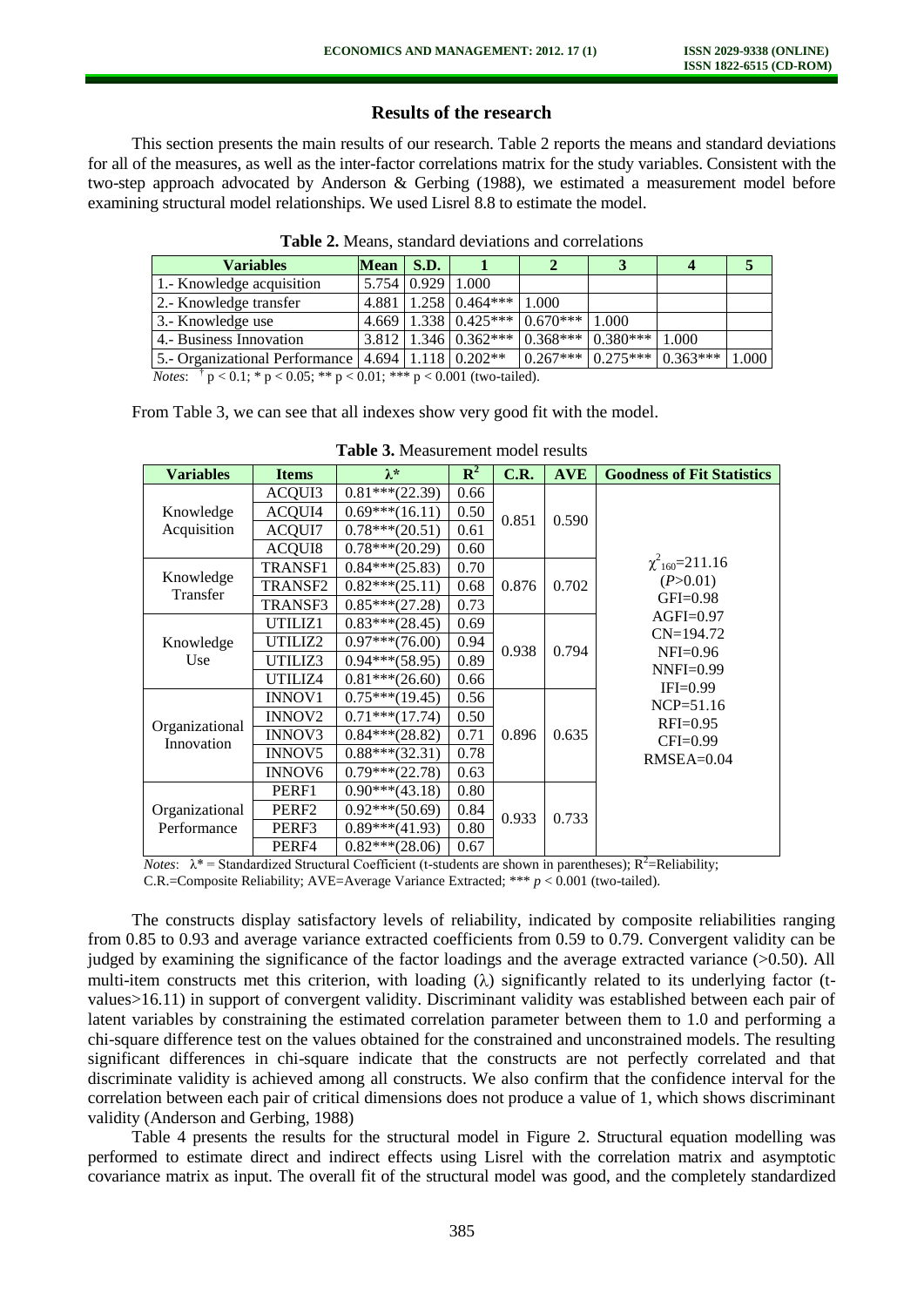path estimates indicate significant relationships among the constructs. If we examine the standardized parameter estimates, we see that knowledge acquisition affects knowledge transfer  $(\gamma_{11}=75, p<.001)$  supported Hypothesis 1. Knowledge transfer is explained well by the model  $(R^2 = .56)$ . Further, knowledge acquisition directly affect knowledge use  $(\gamma_{21}=20, p<0.05)$  and indirect (.56, p<.001) due to knowledge transfer (.75x.75; see Bollen [1989] for calculation rules). The global influence of knowledge acquisition on knowledge use is thus .76 (p<.001) supported Hypothesis 2. Knowledge transfer affects knowledge use ( $\beta$ 21=.75, p<.001) supporting Hypothesis 3. Globally, knowledge use is explained well by the model ( $R^2 = .83$ ).

Knowledge use affects business innovation ( $\beta_{32}$ =.70, p<.001) and organizational performance ( $\beta_{43}$ =.33, p<.001). Exist also an indirect effect of knowledge use on organizational performance (.21, p<.001) by business innovation (.70x.29). The global influence of knowledge use on organizational performance is thus .54 (p<.001). Hypotheses 4 and 5 are supported. Globally, business innovation is explained well by the model ( $\mathbb{R}^2$ =.49). Finally, business innovation affects organizational performance ( $\beta_{43}$ =.29, p<.01) supported Hypothesis 5. Globally, organizational performance is explained well by the model  $(R^2 = .32)$ . Table 4 shows other indirect relationships.

|                                      |               |                                                                                                                                                            | <b>Direct</b>  | t     | <b>Indirect</b>              | t    | <b>Total</b>   | $\boldsymbol{t}$ | <b>Hypothesis</b>       |
|--------------------------------------|---------------|------------------------------------------------------------------------------------------------------------------------------------------------------------|----------------|-------|------------------------------|------|----------------|------------------|-------------------------|
| <b>Effect</b> from                   |               | To                                                                                                                                                         | <b>Effects</b> |       | <b>Effects</b>               |      | <b>Effects</b> |                  | acceptance              |
| Knowledge<br>Acquisition             | →             | Knowledge Transfer                                                                                                                                         | $0.75***$      | 12.00 |                              |      | $0.75***$      | 12.00            | H1 accepted             |
| Knowledge<br>Acquisition             | $\rightarrow$ | Knowledge Use                                                                                                                                              | $0.20*$        | 2.13  | $0.56***$                    | 6.82 | $0.76***$      | 12.68            | H <sub>2</sub> accepted |
| Knowledge<br>Acquisition             | $\rightarrow$ | <b>Business Innovation</b>                                                                                                                                 |                |       | $0.49***$                    | 9.34 | $0.49***$      | 9.34             |                         |
| Knowledge<br>Acquisition             | $\rightarrow$ | Organizational<br>Performance                                                                                                                              |                |       | $0.44***$                    | 8.09 | $0.44***$      | 8.09             |                         |
| Knowledge<br>Transfer                | $\rightarrow$ | Knowledge Use                                                                                                                                              | $0.75***$      | 7.97  |                              |      | $0.75***$      | 7.97             | H <sub>3</sub> accepted |
| Knowledge<br>Transfer                | $\rightarrow$ | <b>Business Innovation</b>                                                                                                                                 |                |       | $0.46***$                    | 7.05 | $0.46***$      | 7.05             |                         |
| Knowledge<br>Transfer                | $\rightarrow$ | Organizational<br>Performance                                                                                                                              |                |       | $0.42***$                    | 6.37 | $0.42***$      | 6.37             |                         |
| Knowledge<br>Use                     | →             | <b>Business Innovation</b>                                                                                                                                 | $0.70***$      | 11.74 |                              |      | $0.70***$      | 11.74            | H <sub>4</sub> accepted |
| Knowledge<br>Use                     | $\rightarrow$ | Organizational<br>Performance                                                                                                                              | $0.33***$      | 3.30  | $0.21***$                    | 2.90 | $0.54***$      | 9.49             |                         |
| <b>Business</b><br>Innovation        | $\rightarrow$ | Organizational<br>Performance                                                                                                                              | $0.29**$       | 2.91  |                              |      | $0.29**$       | 2.91             | H <sub>5</sub> accepted |
| Goodness of<br><b>Fit Statistics</b> |               | $\chi^2_{164}$ =222.50 (P>0.01) GFI=0.98 AGFI=0.97 ECVI=1.57 AIC=314.50 CAIC=512.45<br>CN=188.91 NFI=0.96 NNFI=0.99 IFI=0.99 PGFI=0.76 PNFI=0.83 NCP=58.50 |                |       | RFI=0.95 CFI=0.99 RMSEA=0.04 |      |                |                  |                         |

**Table 4.** Structural model results (Direct, Indirect and Total effects)

*Notes*: Standardized Structural Coefficients ;  $\frac{p}{p}$  < .10,  $\frac{p}{p}$  < .05,  $\frac{p}{p}$  < .01,  $\frac{p}{p}$  < .001.

In testing the theoretical framework, we fit several nested models, each incorporating different assumptions about parameters. Comparison to reasonable alternative models is recommended to show that a hypothesized model is the best representation of the data (Bollen, 1989). The statistical summary in Table 5 indicates that Model 1 is preferable to the others, supporting the inclusion of a model with these relationships among the constructs analysed.

| <b>Model</b> | <b>Description</b>                          |        |       | <b>RMSEA</b> |      |      |      | NFI NNFI CFI ECVI | AIC                     | $NCP$   CAIC            |
|--------------|---------------------------------------------|--------|-------|--------------|------|------|------|-------------------|-------------------------|-------------------------|
|              | Theoretical                                 | 222.50 |       | 0.042        | 0.96 | 0.99 | 0.99 | 1.57              | 314.50   58.50   314.50 |                         |
|              | Without know, acquisition to know, use      | 225.98 | 3.48  | 0.043        | 0.96 | 0.99 | 0.99 | .58               |                         | 315.98 60.98 509.63     |
|              | Without know, transfer to know, use         | 248.11 | 25.61 | 0.050        | 0.95 | 0.98 | 0.98 | .69               |                         | 338.11   83.11   531.76 |
|              | Without know, use to org. innovation        | 224.19 | 1.69  | 0.043        | 0.96 | 0.99 | 0.99 | l.58              |                         | 316.19 60.19 514.14     |
|              | Without know. use to org. performance       | 232.03 | 9.53  | 0.045        | 0.95 | 0.98 | 0.99 | . 61              |                         | 322.03 67.03 515.68     |
|              | Without org. innovation to org. performance | 229.70 | 7.2   | 0.044        | 0.95 | 0.98 | 0.99 | 60                |                         | 319.70 64.70 319.70     |

**Table 5.** Model statistics against theoretical model

*Notes*: n = 201.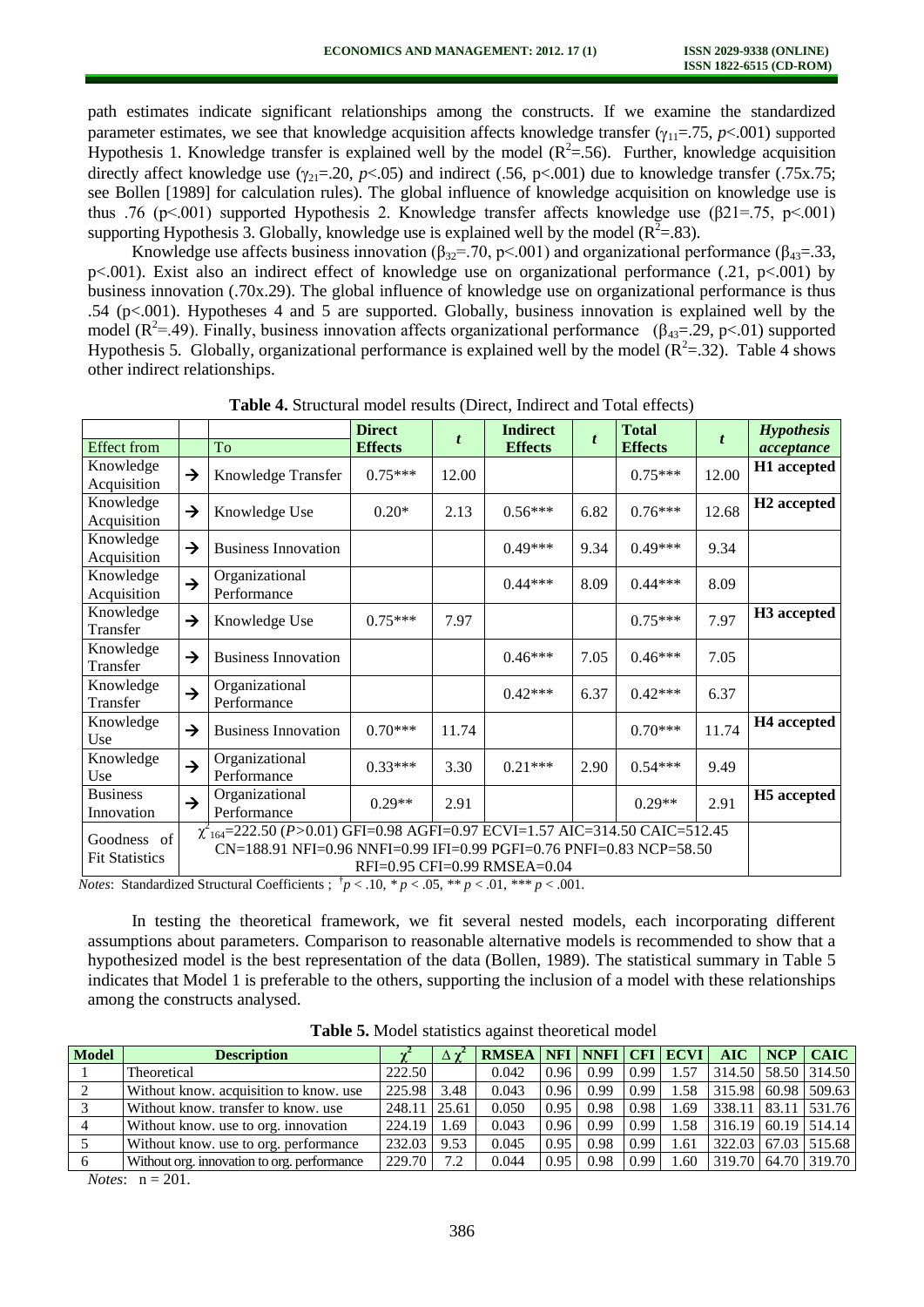

**Figure. 2.** Results of structural equation model

The proposed theoretical model (see Figure 2) is the most acceptable and parsimonious model. If, for example, we compare Model 1 (theoretical model) to Model 3, we see that the latter has a worse RMSEA  $(V=0.008)$ , NFI ( $V=0.01$ ), NNFI ( $V=0.01$ ), CFI ( $V=0.01$ ), ECVI ( $\Delta=1.2$ ), AIC ( $\Delta=23.61$ ), NCP ( $\Delta=24.61$ ) and CAIC ( $\Delta$ =217.26), demonstrating that Model 1 is preferred to Model 3 ( $\Delta \chi$ 2=25.61) and that most of these new, direct relations are not significant.

#### **Conclusions and future research**

Knowledge management components are important for innovation and it improve organizational performance (Bennett & Gabriel, 1999; Carneiro, 2000; Darroch & MacNaughton, 2002; Cavusgil, 2003; Chang & Ahn, 2005; Lin & Lee, 2005; Zhou & Uhlaner, 2009; Chilton & Bloodgood, 2010). Given the higher level of competition and complexity of environment, to favor acquisition, transfer and utilization of knowledge should be a key objective for companies, since these knowledge management components contribute business innovation and achieve better organizational performance. Thus, there are valuable managerial implications derived from these results:

Firstly, results show that knowledge acquisition positively affects knowledge transfer and business innovation. Knowledge acquisition enables the firm exploit new opportunities, moreover when this knowledge is transferred throughout the firm (Yli-Renko et al., 2001; Lichtenthaler, 2007; Plessis, 2007; Chilton & Bloodgood; 2010) and it also contributes positively to innovation. Thus firm should favor knowledge acquisition and its dissemination. In this sense, Chilton & Bloodgood (2010) recommend motivating employees through appropriate rewards according the tasks, and also managers should be part of work teams to evaluate the complexity of knowledge when assigning the team particular duties or when changing the makeup of the team by introducing new members or removing members. Also it is important to use technology, for instance Goh (2005) analyzes case of acquisition and dissemination of knowledge by Siemens which use internet and intranet networks to combine employees' abilities with technical expertise of all areas of organization to acquire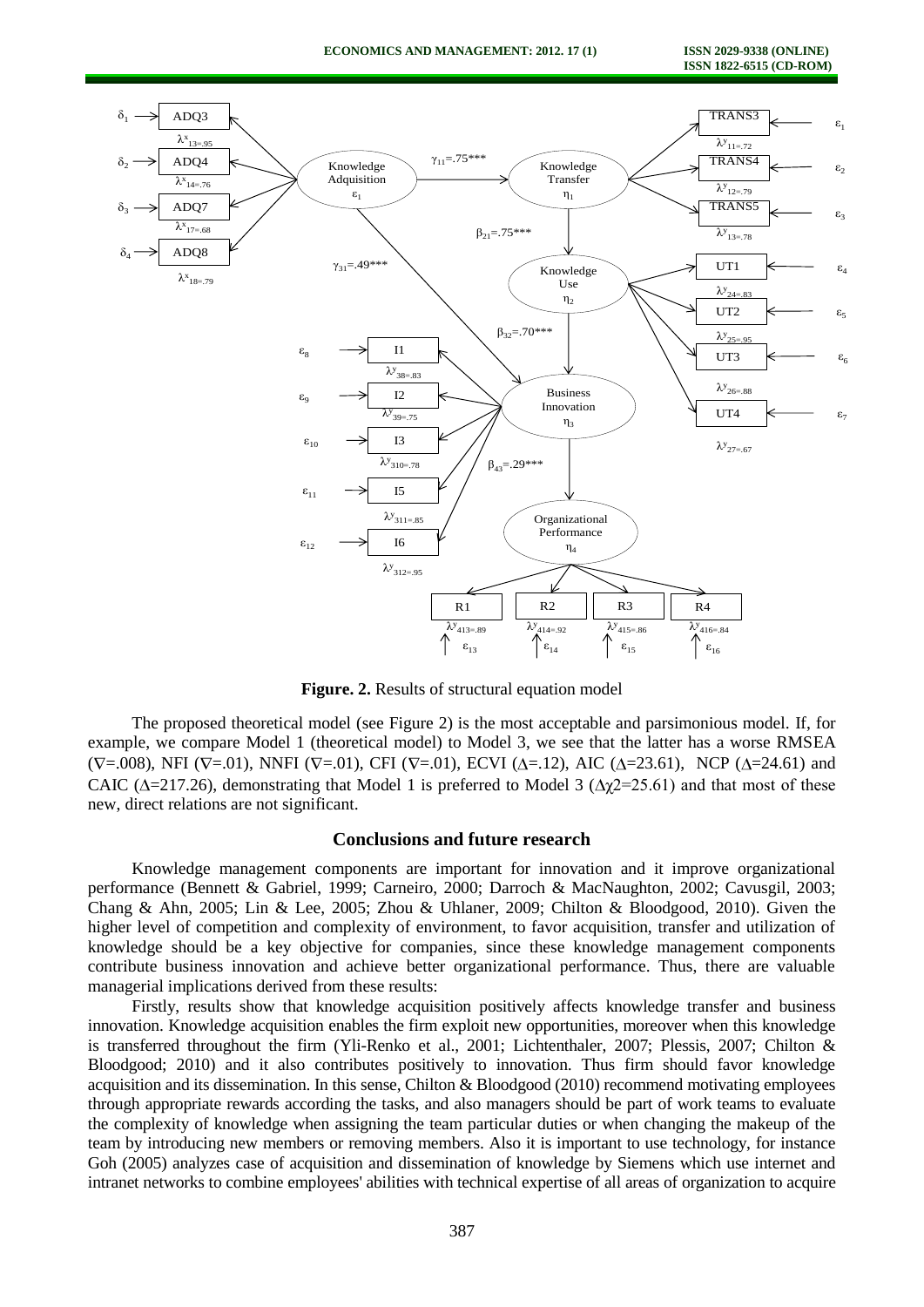and disseminates its patent portfolio. In this sense, from analysis of Freeman (1991) of the critical success factors of 40 innovations, the external sources of technical expertise combined with in-house basic research to facilitate the external linkages were crucial in explaining successful innovation.

Similarly, to share best practices within organization enables significant savings in capital investments, such as in semiconductor fabrication plants (Darroch, 2002).

In addition, collaboration between organizations plays a significant role in acquisition and sharing of knowledge, which in turn positively impacts innovation capability (Cavusgil et al., 2003). According these authors it is especially important in developing fields such as biotechnology, where knowledge is very complex. Here to codify and to combine knowledge with complimentary resources such as cross-functional teams or learning-by-doing capabilities could lead to new product and process innovations. For instance, alliances to get knowledge from other departments and partners and projects with employees of different areas of the firm, working in partnership with suppliers or international customers could reduce innovation costs and risks (Darroch, 2002).

Secondly, our findings show that knowledge transfer positively affects knowledge use. Managers could promote training of their employees in knowledge management systems to make easier the application of this knowledge on the firm, and making concepts and methods more valuable and understandable to members of organization and facilitate their dissemination (Bennett & Gabriel, 1999). Again best practices can be used by different firm´s sub-units (Cohen & Levintahl, 1990).

Thirdly, we also demonstrate that knowledge use is strongly related to business innovation. Managers should encourage employees to use knowledge rapidly and effectively because this knowledge represents a valuable asset to innovate (Lin & Lee, 2005).

Fourthly, we confirm that business innovation positively affects organizational performance. It is complex process that stimulates organizational performance (Carneiro, 2000; Dilks et al., 2008).

In short, the results of the research provide empirical evidence to support theoretical arguments about how knowledge management components enhance the effects business innovation on organizational performance. These results reinforce knowledge management and business innovations are fundamental assets that increase the value of the company (Bennett & Gabriel, 1999; Carneiro, 2000; Darroch & MacNaughton, 2002; Lin and Lee, 2005; Chilton & Bloodgood, 2010). Our results show that knowledge management component generate superior innovation that allows the firm to improve its organizational performance.

# **Limitations.**

This research has several limitations that suggest further possibilities for empirical research. First, survey data based on self-reports may be subject to social desirability bias (Podsakoff & Organ, 1986). However, assurance of anonymity can reduce such bias even when responses relate to sensitive topics (Konrad & Linnehan, 1995).

Second, since all measures were collected in the same survey instrument, we employed several techniques to examine the potential for common method variance. Initially, we used Harman's one-factor test. The results indicated the presence of four factors (eigenvalues>1) that explained 63 percent of the variance, while the first factor accounted for 33.17 percent of the variance. Since multiple factors emerged and the first factor did not account for the majority of the variance, a substantial amount of common method variance does not appear to be present (Podsakoff & Organ 1986; Konrad & Linnehan, 1995).

Third, our model analyses the influence of knowledge acquisition, knowledge transfer and knowledge use on organizational performance through business innovation. Other factors merit study, such as distribution of information, knowledge styles, etc.

Fourth, the cross-sectional nature of the research into a series of dynamic concepts allows us to analyse only a specific situation in time of the organizations studied, not their overall conduct over time. We should consider the lag between the actions on the independent variables and organizational performance. Future research should focus on longitudinal study.

#### **Future research.**

Fifth and lastly, future studies should be based on larger samples, preferably in more than one country. It would also be interesting to study similar characteristics with data provided by lower levels of management and employees in the firm.

# **References**

1. Adler, N.J. (1983). Psychological safety and learning behavior in work teams. Administrative Science Quarterly, 14, 44, 350-383.